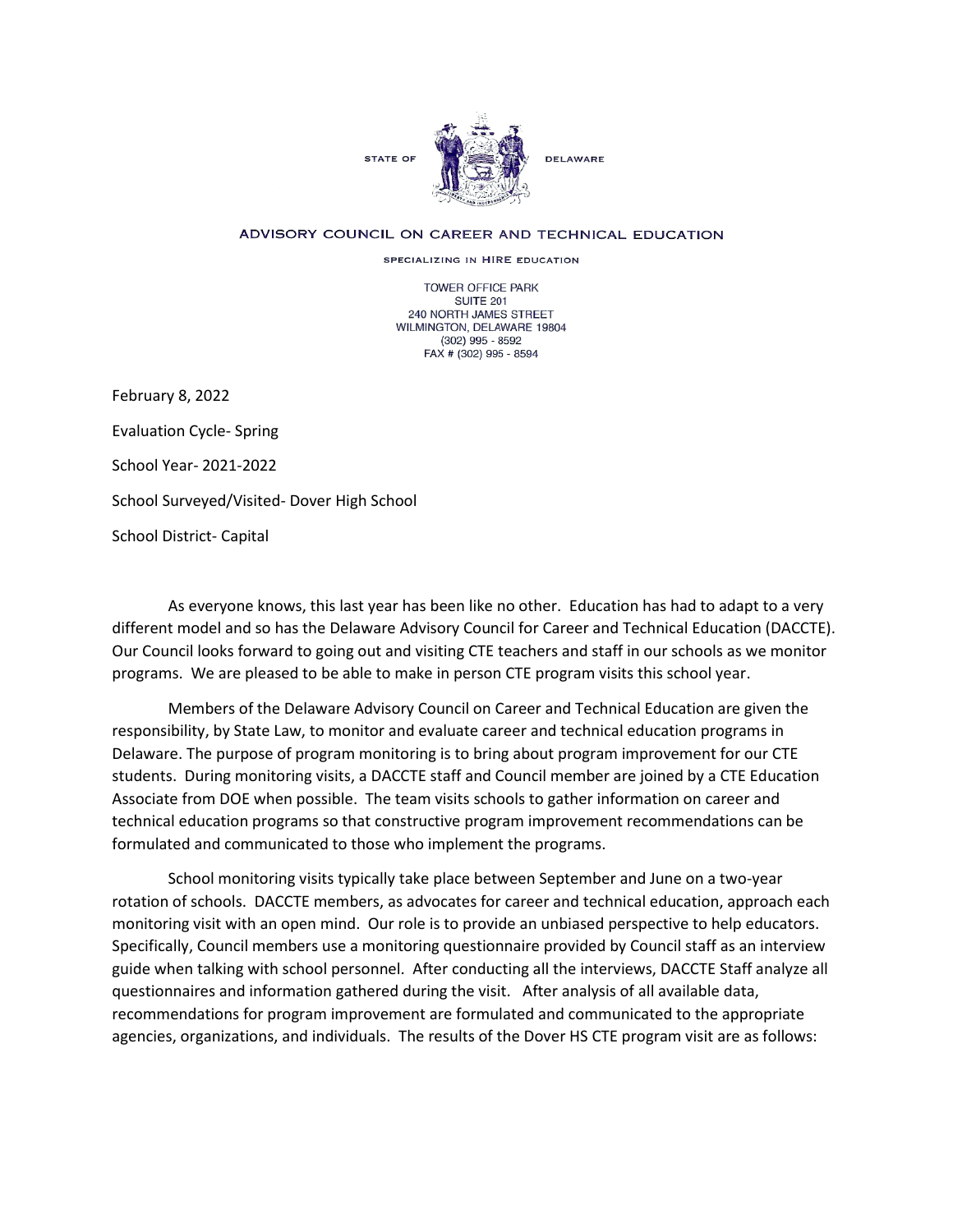• 7 teachers were interviewed, and 8 surveys were completed. 11 unduplicated contacts.

| Survey/Interview<br>Question               | Data shows<br>this area is<br>being met | Data shows<br>this area<br>needs more<br>focus | Data is<br>inconclusive | <b>Notes</b>                    |
|--------------------------------------------|-----------------------------------------|------------------------------------------------|-------------------------|---------------------------------|
| Pathways have                              |                                         |                                                |                         |                                 |
| sequenced courses                          |                                         |                                                |                         |                                 |
| Pathways are approved<br>through DOE       |                                         |                                                |                         |                                 |
| English, Math, Science,                    |                                         |                                                |                         |                                 |
| Social Studies Integration                 |                                         |                                                |                         |                                 |
| into CTE coursework                        |                                         |                                                |                         |                                 |
| <b>Facilities</b>                          |                                         |                                                |                         |                                 |
| <b>Instructional Supplies</b>              |                                         |                                                |                         |                                 |
| and Materials                              |                                         |                                                |                         |                                 |
| <b>Instructional Equipment</b>             |                                         |                                                |                         |                                 |
| and Technical Support                      |                                         |                                                |                         |                                 |
| Advisory Committee in                      |                                         |                                                |                         |                                 |
| place and supporting CTE                   |                                         |                                                |                         |                                 |
| programs                                   |                                         |                                                |                         |                                 |
| CTSO available and                         |                                         |                                                |                         |                                 |
| participating in Local,                    |                                         |                                                |                         |                                 |
| State, Regional, and                       |                                         |                                                |                         |                                 |
| <b>National Level</b>                      |                                         |                                                |                         |                                 |
| <b>Work-Based Learning</b>                 |                                         |                                                |                         | WBL staff                       |
| Opportunities                              |                                         |                                                |                         | member                          |
| Pathways prepare                           |                                         |                                                |                         |                                 |
| students for entry level                   |                                         |                                                |                         |                                 |
| positions after HS                         |                                         |                                                |                         |                                 |
| (credentialing, etc.)                      |                                         |                                                |                         |                                 |
| Career Pathway<br><b>Selection Process</b> |                                         |                                                |                         |                                 |
| <b>Education Plans contain</b>             |                                         |                                                |                         |                                 |
| Career Pathways                            |                                         |                                                |                         | Surveys report                  |
| Programs receive                           |                                         |                                                |                         | yes/unknown<br>All staff report |
| Federal/State funding                      |                                         |                                                |                         | unknown funding                 |
| (Perkins/509)                              |                                         |                                                |                         | amounts                         |
| <b>Budget</b>                              |                                         |                                                |                         |                                 |
| Availability/Development                   |                                         |                                                |                         |                                 |
| 3 Year Budget/Long                         |                                         |                                                |                         |                                 |
| <b>Terms Planning</b>                      |                                         |                                                |                         |                                 |
| Demographics of                            |                                         |                                                |                         |                                 |
| classroom represent                        |                                         |                                                |                         |                                 |
| demographics of school                     |                                         |                                                |                         |                                 |